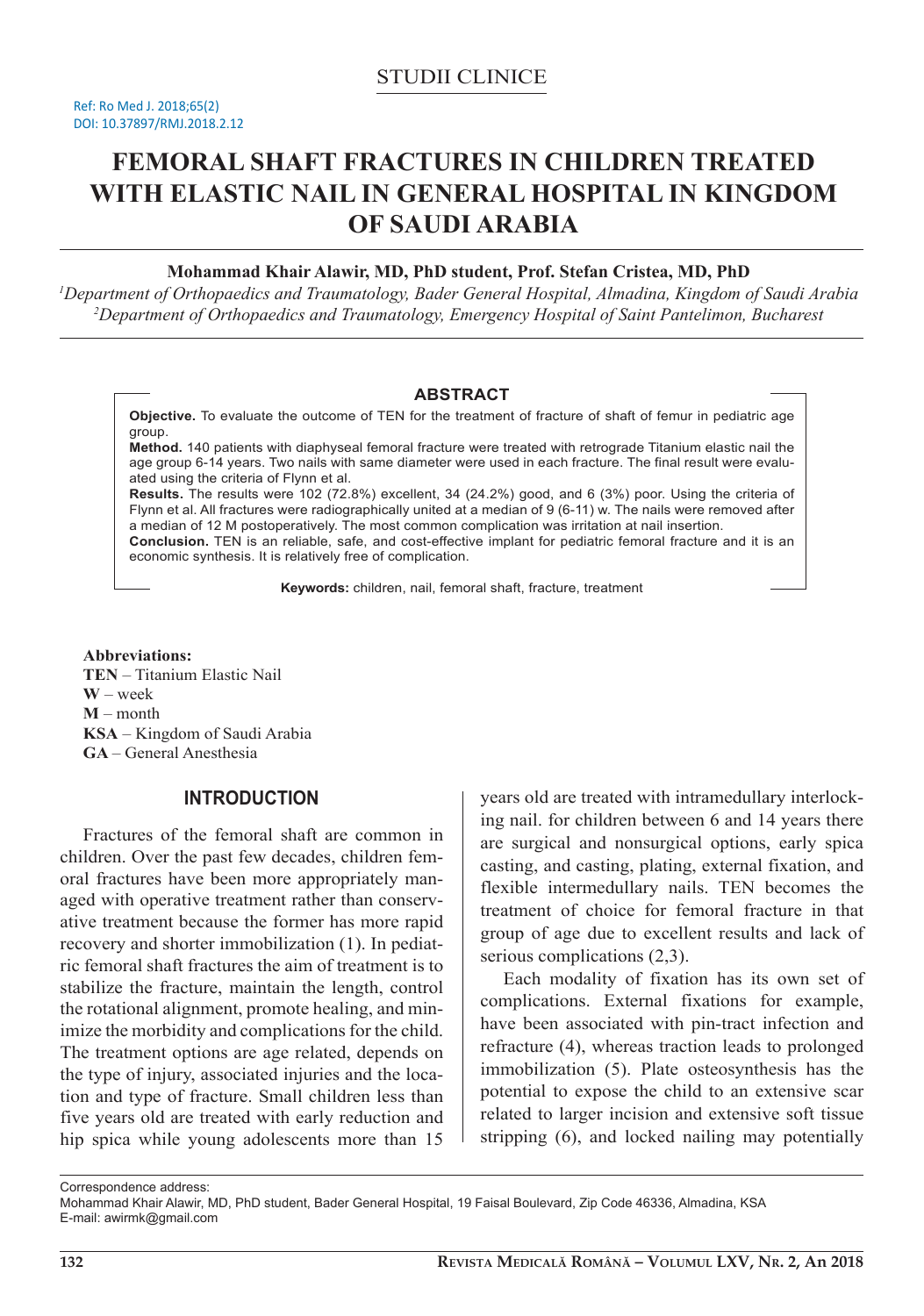damage the physis (7). Elastic stable intramedullary nails has its own set of problems including nail irritation, refracture, and superficial and deep infections.The most common complication was irritation at nail insertion.TEN intervention results in a shorter hospital stay and has economic and social benefits over conservative treatment. But this procedure requires a C-arm facility, which is not present at all centers and causes radiation exposure (8,9). TEN don't disturb the fracture hematoma when done as closed procedure, so chance of infection is very less.

This study aims to evaluate the outcome of TEN for the treatment of fracture of shaft of femur in pediatric age group.

### **MATERIAL AND METHODS**

This study was conducted in BADER General Hospital in Kingdom of Saudi Arabia, 140 patient of femoral shaft fractures treated with titanium elastic nail between 2011 and 2017 with follow up period of 2 years. We excluded open fractures, underlying neuromuscular disorder, pathological fractures, metabolic bone disorder. Indication for surgery was displaced femoral shaft fracture in the age group 6-14 years. Consent was obtained from patient family for inclusion in this study. There were 98 males and 42 females. Fracture location were 92 midshaft, 30 proximal, and 18 distal fractures. Fracture patterns included 96 transverse, and 44 oblique. Associated injuries were present in 42patients 22 had head injuries, and 18 had fracture of other bones like forearm. Preoperatively patients were placed in Thomas Knee splint with below knee skin traction. Two titanium nails (Fig. 1, 2) were inserted across the fracture in a retrograde technique, but sometimes we use 3 nails, the nail was driven towards the femoral neck approximately 2 cm distal to the capital physis and the other towards the greater trochanter, 1 cm distal to its physis under fluoroscopy. 10, each Nail diameter must be able to fill 40% of the narrowest canal. We measured the internal diameter of the femoral diaphysealby antero-posterior and lateral roentgenogram but intraoperative decision was taken by operation surgeon.

Both plaster and stitches were removed 2 weeks after surgery. Partial weight bearing was started 2 weeks after surgery in cases of midshaft transverse fractures and delayed to 4 weeks in cases of oblique and comminuted fractures. All patients were followed radiographically until the fracture healed, and were reviewed clinically for leg-length discrepancy, rotational and angular deformities.



*FIGURE 1. TEN instruments, it is consist of: Awl, Inserter, Extraction pliers, Cutter, and Impactor*



*FIGURE 2. TEN, it is available in six diameter, 1.5 mm to 4 mm*

#### **SURGICAL TECHNIQUE**

Under general anaesthesia patients were placed on an orthopaedic fracture table and a reduction of the fracture by traction guided by fluoroscopy was done. Two and sometimes 3 till the medullary canal was fulfill, retrograde titanium elastic nails were used in all pediatric femoral shaft fractures. A traction table with a "C-arm" image intensifier was used for older children. Closed reduction was performed by manual traction and gentle rotation along with use of F-tool.

By using lateral and medial incisions above the knee, the nails penetrate the medullary space and avoid the distal femoral epiphyseal line, starting 2 cm proximal to the distal femoral epiphyseal plate. A nail loaded onto a T handle was then inserted through the entry point into the medullary canal by rotator movements of the wrist and advanced upto fracture site, initially at a right angle and then at 45 degrees, inclined away from the distal femoral epiphysis. Check AP and lateral views to ensure proper placement of the nail.

The nail diameter chosen was 40% of the narrowest canal diameter, determined preoperatively. The two nails must have similar diameter (Fig. 3). Nails come in five diameters from 2.5 mm to 4.5 mm in fixed length.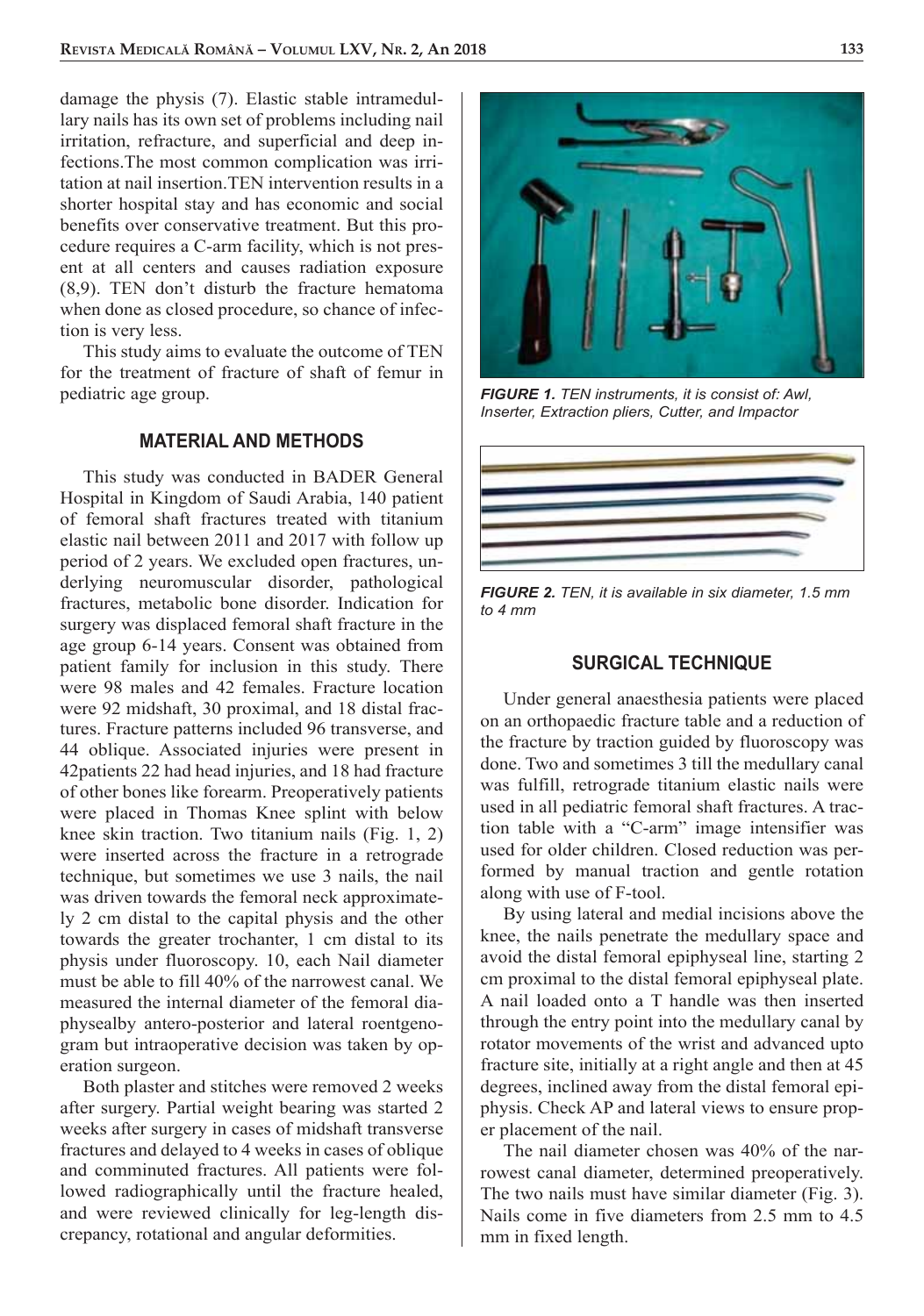

*FIGURE 3. Operative technique, starting 2 cm proximal to the distal femoral epiphyseal plate. Two titanium nails (2.5 mm) were inserted across the fracture in a retrograde technique.*

Confirm fracture alignment, rotation, and nail position by XRY. The second nail was introduced from the opposite cortex up to the proximal fragment, Traction was released during crossing of second nail at the fracture site, to avoid any distraction. Care was taken to see that the nails did not cross the epiphyseal growth plate proximally and that both nails were at the same level proximally. Attention was given to avoid short nails, Nails were left protruding about 0.5-1.0 cm at the distal end for easy removal later on (10).

Postoperatively, sutures were removed on the 12th postoperative day. Only unstable fractures were immobilized for 4-6 weeks to provide extra stability fractures, the patients were kept in bed with knee flexion and extension permitted. Full weight-bearing was permitted only on fracture union, between 6-9 weeks. Patients were followed up at regular intervals of 7 days after surgery, 6 weeks, 3 months, 1 year, 2 year. At each visit patient were clinically and radiological evaluated. At follow-up, all patients had unrestricted movement of the hip and knee joints.

#### **RESULTS**

All 140 fractures healed (Fig. 4). All children had closed fractures. Children who were excluded from the study were those with open fractures or those with pathological fractures ,the union average was 8.7 weeks. The right femur was affected in 75 children (56%), whereas the left femur was affected in 65 children (44%). All were acute traumatic fractures. 104 fractures were caused by minor falls (e.g. during playing, sliding, or cycling). 36 children were struck by motor vehicles as pedestrians. The median duration of surgery was 67.5 (45–90) minutes, No case of non-union, 3 case delayed union. The mean hospital stay was 3.1 days. Closed reduction was achieved in 122 cases whereas open reduction was achieved in 18 cases. Full weight-bearing was start at 6-10 weeks. The time to return to preoperative level of activity average was 4.2 months, return to school was with an average of 9.6 weeks.

Removal was done under GA after achieving solid union at the end of one year. 1 patient had the nails removed at 8 weeks because they penetrated the skin, and no refractures was observed after nail removal. All fractures were evaluated using the criteria of Flynn et al.

#### **COMPLICATIONS**

The most common complication was irritation at nail insertion leading to bursitis in 12 patient (Fig. 5), and this complication resolved after nail removal. To reduce this complication leave approximately 1 to 1.5 cm of the nail outside the medullary canal (11), with the nail ends flush with and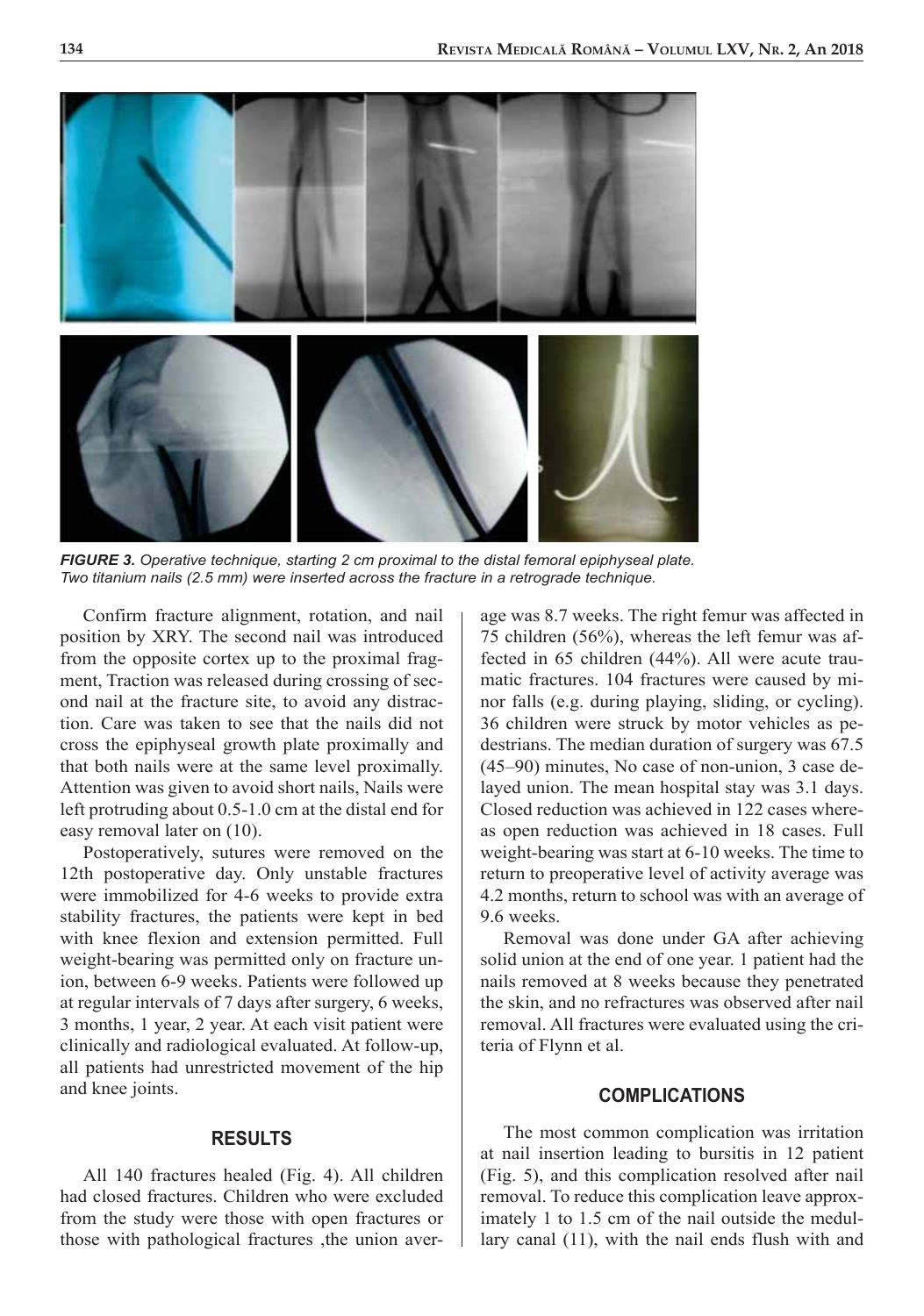

*FIGURE 4. The outcome of elastic nail for the treatment of fracture of shaft of femur in pediatric aged 11 years: A – preoperative, B – postoperative, C – after nail removal.* 



*FIGURE 5. Irritation at nail insertion, skin irritation dead to bursitis (arrow), treated by nail removal*

parallel to the metaphysis. The nail should not be bent at the end (12). Modified nail cutters prevent oblique nail cuts and sharp edges. Possible treatments for prominent nails include early removal, trimming of the nail end, advancement of the nail, exchange nailing, or observation.

Limb length discrepancy [LLD] were seen in 32% but LLD greater than 1 cm occurs in 15% but it decreased to 5% by 2 years. No case of non-union, and 6 case delayed union. Minor malalignment was observed in 24 cases, whereas significant malalignment was observed in only 4 cases. Rotational malalignment was observed in 7 cases. The main cause of angular malalignment was comminuted fractures.

Only 2 case of superficial infection was observed and 1case of deep infection treated with antibiotics, and no case of osteomyelitis. Migration of the nail was not seen in this study, 12 cases had limitation in last 22 degree of knee flexion due to nail ends, and it was improved after nail removal and physiotherapy. The nail were removed with an average of 12 months with no complication. No case of perforation of cortex of femoral neck.

The results were 102 excellent, 34 good, and 6 poor, using the criteria of Flynn et al. The surgeon recommended post-operative immobilisation in a cast in 30 fractures and a knee immobiliser in 86 fractures (62.4%). No case of compartment syndrome, haematoma, and blood loss. No complications were associated with the nail removal procedure and no refractures was observed after nail removal.

| <b>Complications</b>                            | fractures No<br>total 140 (%) |
|-------------------------------------------------|-------------------------------|
| Nonunion                                        | O                             |
| Migration of the nail                           | 0                             |
| Malalignment                                    | 4(2.8)                        |
| Deep infection                                  | 1(0.7)                        |
| <b>Blood loss</b>                               | 0                             |
| loss of reduction                               | 3(2.1)                        |
| Leg-length discrepancy                          | 7(5)                          |
| Deep infection                                  | 1(0.7)                        |
| Haematoma                                       | 0                             |
| Refractures after nail removal                  | 0                             |
| Irritation at the nail entry                    | 22(16.2)                      |
| Compartment syndrome                            | 0                             |
| Penetration of proximal cortex                  | 0                             |
| Osteomyelitis                                   | 0                             |
| Inflammatory reaction due to nails              | 5(3.5)                        |
| Superficial infection at site of nail insertion | 2(1.4)                        |
| Delayed union                                   | 3(2.1)                        |
| Restricted motion knee                          | 12 (8.5)                      |
| Improper size selection                         | 2(1.4)                        |
| Total                                           | 62(44.2)                      |
|                                                 |                               |

*TABLE 1. Complications of TEN*

#### **DISCUSSION**

The ideal treatment for pediatric femoral shaft fractures depends upon the age of child, location and type of fracture, availability of facilities, knowledge of surgeon, and financial conditions to some extent  $(13)$ .

Surgical treatment of femoral shaft fractures is seldom considered in patients less than 4 years of age, in whom early reduction and immobilization in a spica cast or traction are well-established methods. However, in older children, such treatment may be necessary to avert complications,such as delayed union, malunion, rotational deformity, refracture, knee stiffness, limb-length discrepancy and psychosocial problems.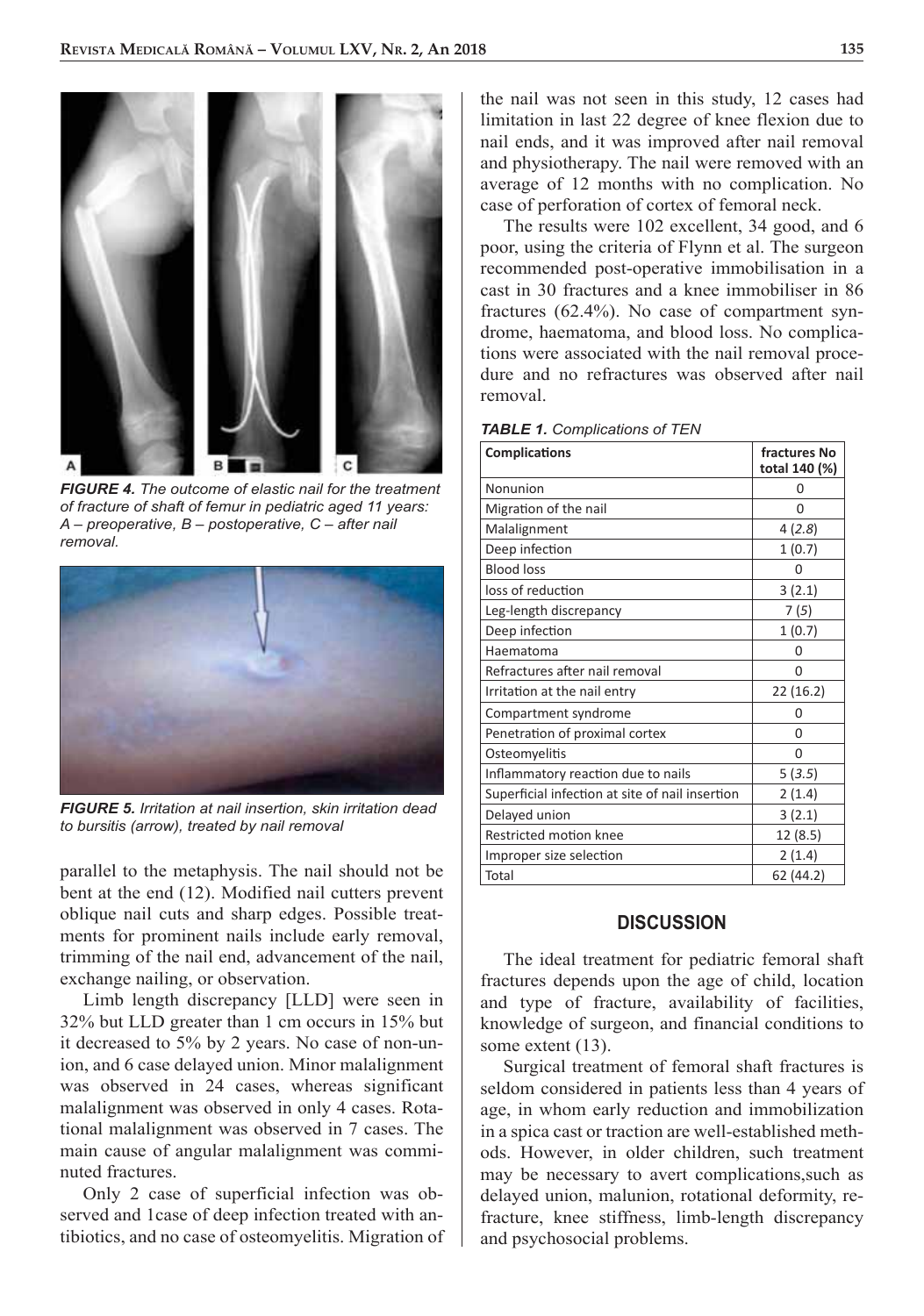Management of femoral diaphyseal fractures in the age group of 6-15 years is controversial. There has been a resurgence worldwide for operative fixation in general and TENS in particular. Operative treatment includes plate fixation, external fixation, and flexible nailing Enders nail and TEN. Operative intervention results in a shorter hospital stay and has economic and social benefits over conservative treatment. Titanium elastic nail is a simple, load sharing, and allows mobilization and maintenance of alignment (14). Ligier et al. (1988) reported good results with elastic stable intramedullary titanium nailing of 123 femoral shaft fractures in children. They reported no nonunions or delayed unions, only 1 infection and minimal limb-length discrepancy.

TEN indicates for children of group 6-14 years with femoral shaft fractures and open physis. The indication of TEN is expanding, as their advantages are realized and complications are very less compared to other methods of fixation.The main advantages are: they are readily available in different diameters and inexpensive.

During insertion of nails, reaming is not done, and nutrient vessels are preserved, so there is a theoretical advantage of early healing of fractures (15). Children who had transverse fracture pattern had a shorter union time and was found to be heavier when compared to others. Presence of parents in the hospital reduces their working hours and increases the economic burden of the family.

From a cost-analysis standpoint, some studies suggested that the overall cost was significantly lower when TEN was used compared with traction, followed by spica casting (16).

Another study showed that patients treated with TEN were able to ambulate sooner after surgery and returned to school earlier than patients treated with traction, followed by spica casting (15). We have had a similar experience in our own practice in terms of early ambulation and early return to school. Diameter of each nail should measure 40% of the narrowest diameter of the medullary canal (16). The two nails should be of same thickness (19).

TEN when applied in retrograde manner there is little chance of avascular necrosis of femoral head (20,21). We agreed that intramedullary nail could not effectively control the torsion and shift of the fragments, particularly in cases of spiral and comminuted fractures. In these types of cases, we prolong the duration of posterior slab until fracture becomes stable. The degree of shifting of fragments caused by nail during surgery does influence the outcome of fracture healing a lot.

Comminuted fracture is the main cause for limb length discrepancy but it is insignificant complication clinically because LLD was within 1 cm only .Shortening of more than 1cm was observed in 6 patients only, and all have comminuted fracture.

This method provides a combination of axial stability and elastic mobility that stimulates the development of bone callus. Partial rotational stability is achieved by the double crossing of the curved nails, which provides three-point fixation (Ligier et al., 1988). Stability enables rapid return to function and partial weight-bearing.

Preoperative planning, intraoperative details, and technical execution as well as appropriate postoperative care and follow-up are all important in predicting good outcomes. On account of the risk of infection as documented by the systematic review of the literature, we would recommend the use of routine perioperative antibiotics. While cutting the ends of the nails, one should be careful not to make the nails too prominent to decrease the rate of early removal and nail migration. Parents should be advised that minor complications are not uncommon, and that implant removal may be necessary particularly when symptomatic.

#### **CONCLUSION**

Titanium elastic nailing (TEN) is currently the most popular method for treating closed femoral shaft fractures in pediatric patients (6–14 years old). It is a simple, minimally invasive operation. This technique can provide a rapid recovery, short rehabilitation and decreased the hospital stay. It achieves excellent or good results in majority of patients with low complication rate, and it is an economic synthesis.

#### **REFERENCES**

**<sup>1.</sup> T.P. Carey, R.D. Galpin.** Flexible intramedullary nail fixation of pediatric femoral fractures *Clin Orthop Relat Res,* 332 (1996), pp. 110-118.

**<sup>2.</sup> Flynn J.M., Hresko T., Reynolds R.A., Blasier R.D., Davidson R., Kasser J.** Titanium elastic nails for pediatric femur fractures: a multicenter study of early results with analysis of complications. *J PediatrOrthop.* 2001, 21 (1): 4-8. 10.1097/01241398-200101000-0000